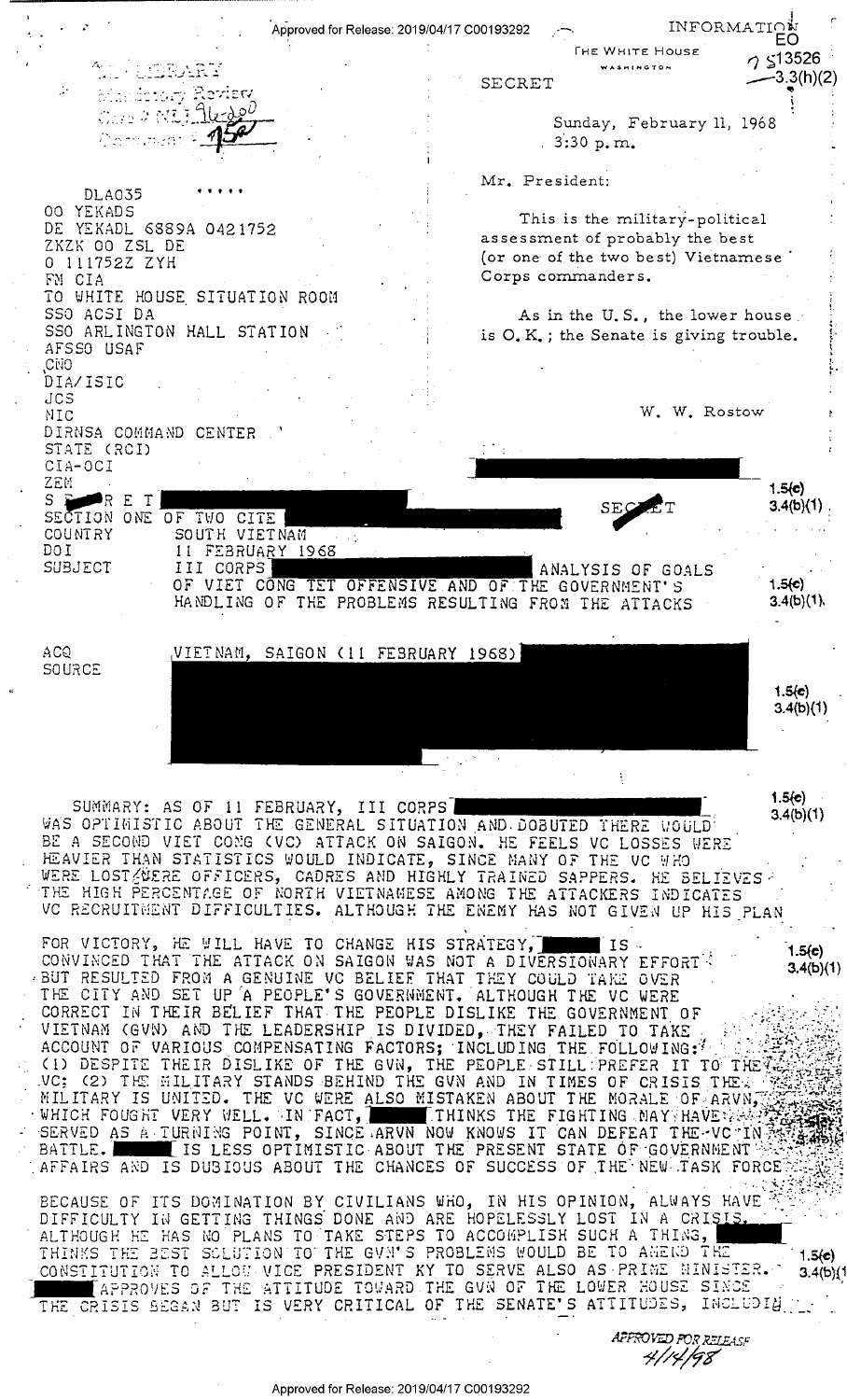| Approved for Release: 2019/04/17 C00193292-                                                                                                                                                                                                                                                                                                                                                                                                                                                                                                                                                                                                                                                                                     |                     |
|---------------------------------------------------------------------------------------------------------------------------------------------------------------------------------------------------------------------------------------------------------------------------------------------------------------------------------------------------------------------------------------------------------------------------------------------------------------------------------------------------------------------------------------------------------------------------------------------------------------------------------------------------------------------------------------------------------------------------------|---------------------|
|                                                                                                                                                                                                                                                                                                                                                                                                                                                                                                                                                                                                                                                                                                                                 |                     |
|                                                                                                                                                                                                                                                                                                                                                                                                                                                                                                                                                                                                                                                                                                                                 |                     |
|                                                                                                                                                                                                                                                                                                                                                                                                                                                                                                                                                                                                                                                                                                                                 |                     |
| ITS PRETENSION OF BEING CONPETENTT TO INVESTIGATE AND DETERMINE IF THEY<br>ARMED FORCES DEFENDED FOR PEOPLE PROPERLY. END SUFFORY.<br>I. ON II FEBRUARY INS,                                                                                                                                                                                                                                                                                                                                                                                                                                                                                                                                                                    |                     |
| III CORPS WAS OPTIMISTIC ABOUT<br>THE MILITARY SITUATION IN SOUTH VIETNAM (SVN). HE<br>FEELS THAT THE ENEMY MADE AN ALL-OUT EFFORT TO CAPTURE<br>SAIGON AND THAT HIS DECISIVE DEFEAT HAS SHORTENED THE<br>WAR BY AT LEAST SIX MONTHS AND WILL BRING AN ALLIED<br>MILITARY VICTORY IN 1968.                                                                                                                                                                                                                                                                                                                                                                                                                                      | 1.5(c)<br>3.4(b)(1) |
| 2. WE CONTINUES TO BELIEVE THAT IT IS UNLIKELY<br>THAT THERE WILL BE A SECOND ATTACK, SIMILAR TO THE FIRST,<br>ON SAIGON, IF AN ATTACK SHOULD COME IT WILL BE ESSENTIALLY<br>. AN ATTACK BY FIRE," IN WHICH THE ENEMY WILL UTILIZE HEAVY<br>MORTARS AND PROCKETS BUT NO MAJOR GROUND FORCES. THE<br>HEAVY LOSSES SUSTAINED BY THE ENEMY DURING THE FIRST<br>ATTACK WILL MAKE IT IMPOSSIBLE FOR HIM TO MOUNT<br>ANOTHER MAJOR OFFENSIVE AGAINST SAIGON FOR AT LEAST THREE<br>OR FOUR MONTHS AND POSSIBLY NOT BEFORE THE WAR ENDS.<br>(FIELD COMMENT. WELL THE 7 FEBRUARY, ALSO REPORTED THAT<br>CONSIDERED IT HIGHLY UNLIKELY THAT THE VC WOULD                                                                                  | 1.5(e)<br>3.4(b)(1) |
| LAUNCH A SECOND ATTACK ON SAIGON.)<br>3. FEELS THAT, IN SOME RESPECTS, ENEMY LOSSES<br>ARE EVEN HEAVIER THAN THE STATISTICS INDICATE. THE ENEMY<br>NOT ONLY LOST OVER HALF OF HIS ATTACK FORCE, BUT<br>SUFFERED AN ESPECIALLY SERIOUS BLOW IN HEAVY LOSSES<br>CAMONG THE OFFICERS AND LEADER CADRES. A LARGE NUMBER OF<br>SAPPERS, WHO WILL BE VERY DIFFICULT TO REPLACE, WERE<br>KILLED. MORALE OF ENEMY TROOPS UNDOUBTEDLY HAS DROPPED.<br>SHARPLY DESPITE EFFORTS BY THE VIET CONG (VC) AND THE<br>GOVERNMENT OF NORTH VIETNAM (DRV) TO KEEP THE CADRES AND<br>TROOPS FROM LEARNING THE FULL SIGNIFICANCE OF THE DEFEAT.                                                                                                     | 1.5(c)<br>3.4(b)(1) |
| 4. SAID THAT THE FACT THAT ENEMY TROOPS<br>WHICH ATTACKED SAIGON WERE, ON THE WHOLE, VERY YOUNG<br>AND POORLY TRAINED AND THAT MANY WERE NEW RAQLACE-<br>WENTS IN THEIR UNITS DID NOT INDICATE THAT THE ENEMY<br>HAD CONNITTED POOR TROOPS WHILE HOLDING THE GOOD ONES<br>IN RESERVE. A REPRESENTATIVE CROSS SECTION OF THE<br>ENEMY TROOPS KILLED AND CAPTURED IN THE SAIGON<br>CAMPAIGN DOES NOT DIFFER SIGNIFICANTLY FROM THOSE<br>CAPTURED IN OTHER MAJOR ENGAGEMENTS. HOWEVER, THE<br>HIGH PERCENTAGE OF NORTH VIETNAMESE ARMY (NVA)<br>REPLACEMENTS IN VC UNITS IS SIGNIFICANT. THE VC ARE<br>E FINDING IT INCREASINGLY DIFFICULT TO GET INDIGENOUS.<br>REPLACEMENTS AND ARE BECOMING MORE DEPENDENT ON NVA<br>PERSONNEL. | 1.5(c)<br>3.4(b)(1) |
| 5. SAID THAT THE ENEMY OBVIOUSLY HAS NOT<br>GIVEN UP HIS PLAN FOR VICTORY BUT WILL CHANGE ITS /<br>STRATEGY. THE ACTIVITY WILL BE DESIGNED TO WORSEN THET<br>ELIFE OF THE PEOPLE, ESPECIALLY THE REFUGEES, IN THE $\mathcal{L}_{\mathcal{L}_{\mathcal{L}}}$<br>HOPE THAT THEY WILL CAUSE ADDITIONAL PROBLEMS FOR THE<br>GOVERNMENT. EXPECTS THAT THE ENEMY WILL: Search<br>A. MAKE A MAJOR EFFORT TO CUI ROUTES LEADING<br>INTO SAIGON IN ORDER TO DISRUPT THE ECONOMIC LIFE OF<br>THE CAPITAL.<br>B. LAUNCH A MAJOR POLITICAL OFFENSIVE                                                                                                                                                                                        | 1.5(0)<br>3.4(b)(1) |
| DESIGNED TO SOW DISUNITY AMONG THE PEOPLE, FESPECIALLY<br>THOSE IN THE REFUGEE CENTERS IN THE CAPTIAL.<br>C. POSSIBLY LAUNCH TERRORIST ATTACKS ON<br>$\Rightarrow$<br>900                                                                                                                                                                                                                                                                                                                                                                                                                                                                                                                                                       |                     |

 $\frac{1}{2}$ 

 $\cdot$ Approved for Release: 2019/04/17 C00193292  $1.5(e)$ <br> $3.4(b)(1)$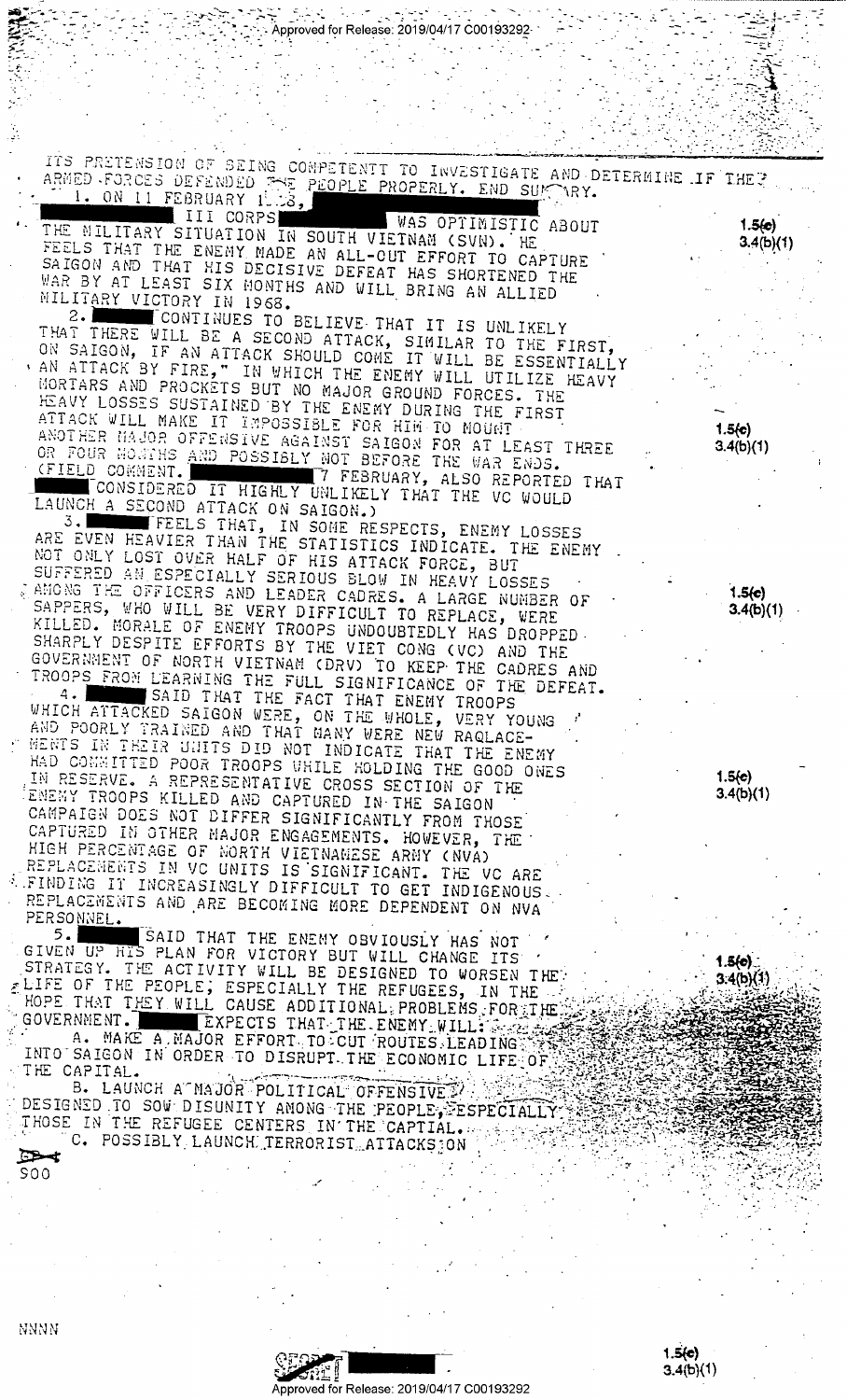Approved for Release: 2019/04/17 C00193292

 $1.5(e)$  $3.4(b)(1)$ 

1933 FEB 11 19 30

RECEIVED

WHOA

**DLA037** 00 YEKADS DE YEKADL 6889B 0421752 ZKZK OO ZSL DE 0 111752Z ZYH FM CIA TO WHITE HOUSE SITUATION ROOM ,SSO ACSI DA SSO ARLINGTON HALL STATION AFSSO USAF CNO DIA/ISIC JCS NIC DIRNSA COMMAND CENTER STATE (RCI) CIA-OCI **ZEM** SECRET

 $1.5(c)$  $3.4(b)(1)$ 

 $1.5(c)$  $3.4(b)(1)$ 

FINAL SECTION OF TWO CITE VITAL INSTALLATIONS IN SAIGON, SUCH AS THE WATER WORKS AT THU DUC.

SAID THAT THE NUMBER OF ENEMY TROOPS რ. I RENAINING IN SAIGON PROPER IS VERY SMALL AND THAT ENENY ACTIVITY DURING THE NEXT FEW DAYS WILL BE MAINLY LIMITED TO SNIPER AND POSSIBLY TERRORIST ACTIVITY. HOWEVER, FEELS THAT THE PRESENT CURFEW SHOULD, AND WILL, BE EXTENDED FOR AT LEAST ONE MONTH OR LONGER.<br>THE HOURS OF CURFEW WILL BE REDUCED GRADUALLY, BUT IT<br>WILL BE SOME TIME BEFORE THE MORE LIBERAL HOURS OF<br>THE PRE-CURFEW IS JUSTIFIED BECAUSE SECURITY IS PREDOMINANT IN THE MINDS OF THE PEOPLE AND THEY FIND IT REASSURING TO SEE SOLDIERS AND POLICEMEN, SIDE-BY-SIDE, WATCHING OVER THE EMPTY STREETS AT NIGHT.

7. THE IS CONVINCED THAT THE VC ATTACK ON SAIGON WAS NOT SIMPLY<br>A DIVERSIONARY EFFORT OR DESIGNED TO PRODUCE A PSYCHOLOGICAL VICTORY<br>ONLY HE IS CERTAIN IN HIS OWN MIND THAT THE VC GENUINELY BELIEVED  $1.5(e)$ THEY COULD TAKE OVER SAIGON AND SET UP A REVOLUTIONARY "PEOPLE'S  $3.4(b)(1)$ GOVERNMENT" HE HAS, FOR EXAMPLE, SEEN A NUMBER OF CAPTURED DOCUMENTS AND PROCLAMATIONS WHICH THIS PEOPLE'S GOVERNMENT WAS TO PROMULGATE AFTER IT TOOK OVER. AFTER IT TOOK OVER.

- THE PEOPLE HATED THE GOVERNMENT OF VIETNAM (GVN) AND WOULD RISE A. UP AND OVERTHROW IT IF THE MEANS TO DO SO WERE AT HAND.
- GVN LEADERSHIP WAS SO SERIQUSLY DIVIDED THAT IT WOULD COLLAPSE  $B_{\bullet}$
- COMPLETELY IF CONFRONTED BY A SERIOUS AND CONTINUING CRISIS.<br>THE MORALE OF ARVN OFFICERS AND MEN WAS VERY LOW, AND THE TROOPS c. FORCE.

8. SAID THERE WAS A GOOD DEAL OF TRUTH IN THE ENEMY ANALYSIS.<br>THE ENEMY'S MISTAKE WAS TO OVERLOOK A NUMBER OF COMPENSATING FACTORS.<br>WHILE MOST PEOPLE DO NOT LIKE OR AT BEST ARE INDIFFERENT TO THE GVN, MANY STRONGLY DISLIKE THE VC. IF COMPELLED TO MAKE A CHOICE MAJORITY WOULD CHOOSE THE GVN OVER THE VC. HATRED OF THE VC IF COMPELLED TO MAKE A CHOICE, A INVOLVES A NUMBER OF FACTORS. CATHOLICS, FOR EXAMPLE, ARE STRONGLY<br>OPPOSED TO ANY COMMUNIST REGIME AND WILL TAKE ACTIVE STEPS TO AVOID<br>ONE. ALTHOUGH THE VAST MAJORITY OF THE PEOPLE IN SAIGON MAY NOT LIKE THE GVN, THEY DO LIKE THE STANDARD OF LIVING IT PROVIDES. A CYCLO DRIVER, FOR EXAMPLE, MAY BE POOR BUT HE ENJOYS A HIGH STANDARD OF<br>LIVING COMPARED TO THAT OF A NORTH VIETNAMESE.<br>9. THE NOTED THAT THE ENEMY ALSO ERRED IN PLACING TOO MUCH IMPOR-

TANCE ON THE REPUTED FRICTION BETWEEN PRESIDENT NGUYEN VAN THIEU AND VICE PRESIDENT NGUYEN CAO KY AND THE INCOMPETENCE OF PRIME MINISTER<br>NGUYEN VAN LOC. IN DOING SO, HE OVERLOOKED THE FACT THAT THE MILITARY<br>INSTITUTION LENDS BEHIND-THE SCENES COHESIVENESS TO THE GVN APPARATUS AND THAT IN TIMES OF CRISIS THE MILITARY IS ALWAYS FIRMLY UNITED.

Approved for Release: 2019/04/17 C00193292

 $1.5(e)$  $3.4(b)(1)$ 

 $1.5(e)$ 

 $3.4(b)$